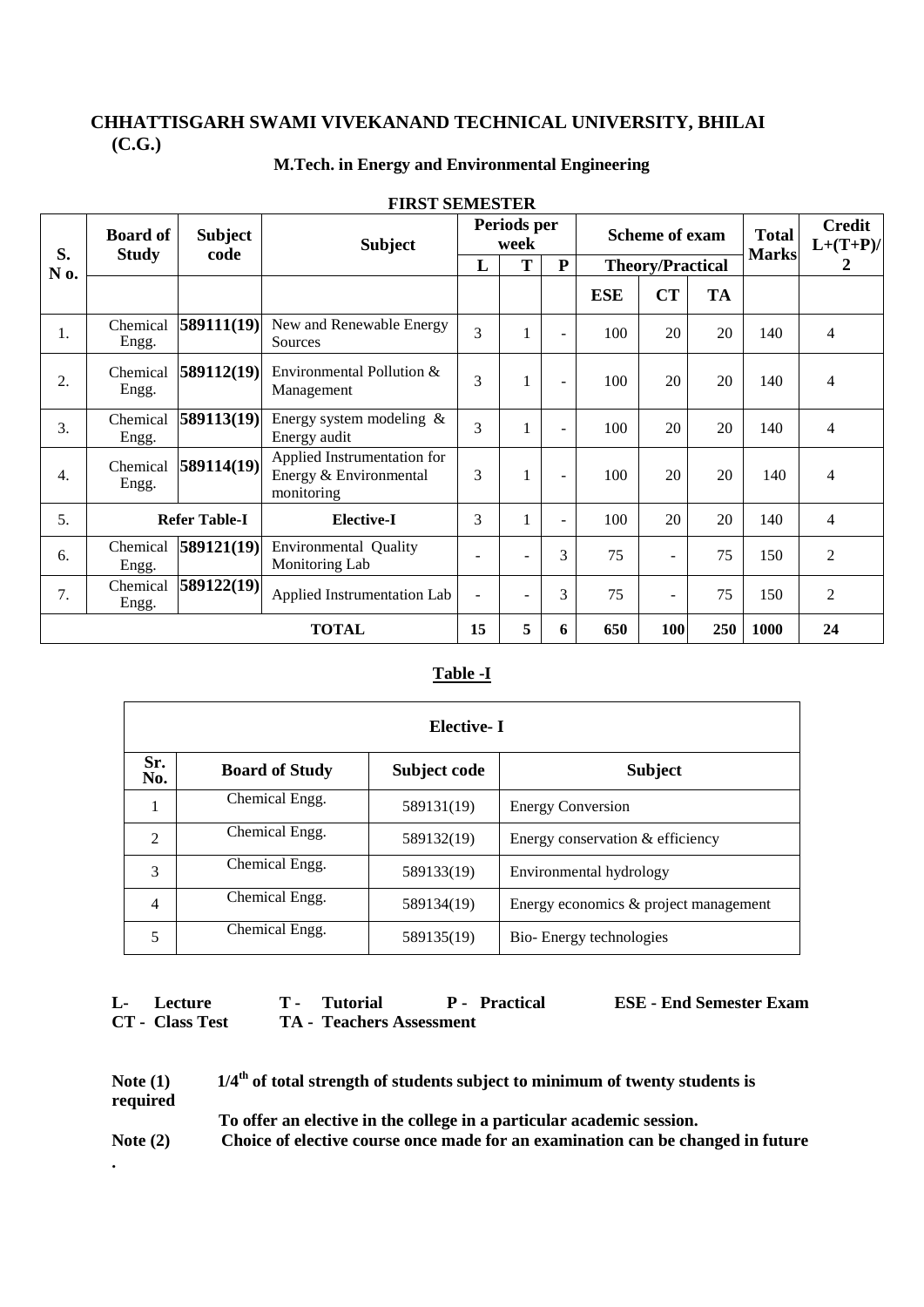## **M. Tech. in Energy and Environmental Engineering**

| S.               | <b>Board of</b>       | <b>Subject</b> | <b>Subject</b>                                                |                          | Periods per<br>week      |                          |                         | <b>Scheme of exam</b> |           | <b>Total</b> | <b>Credit</b><br>$L+(T+P)$ |
|------------------|-----------------------|----------------|---------------------------------------------------------------|--------------------------|--------------------------|--------------------------|-------------------------|-----------------------|-----------|--------------|----------------------------|
| N 0.             | <b>Study</b>          | code           |                                                               |                          | T                        | ${\bf P}$                | <b>Theory/Practical</b> |                       |           | <b>Marks</b> | )/2                        |
|                  |                       |                |                                                               |                          |                          |                          | <b>ESE</b>              | <b>CT</b>             | <b>TA</b> |              |                            |
| 1.               | Chemical<br>Engg.     | 589211(19)     | Geo environment, Effluent<br>Treatment & Waste<br>Utilization | 3                        | 1                        | $\blacksquare$           | 100                     | 20                    | 20        | 140          | 4                          |
| 2.               | Chemical<br>Engg.     | 589212(19)     | <b>Biomass Conversion</b><br>Technologies                     |                          | 1                        | $\blacksquare$           | 100                     | 20                    | 20        | 140          | $\overline{4}$             |
| 3.               | Chemical<br>Engg.     | 589213(19)     | Energy Efficiency In<br>Electrical & Thermal Utilities        | $\mathcal{E}$            |                          | $\overline{\phantom{a}}$ | 100                     | 20                    | 20        | 140          | 4                          |
| $\overline{4}$ . | Chemical<br>Engg.     | 589214(19)     | Solar Thermal And Solar<br>Photovoltaic system                | 3                        |                          |                          | 100                     | 20                    | 20        | 140          | 4                          |
| 5.               | <b>Refer Table-II</b> |                | <b>Elective-II</b>                                            | 3                        | 1                        | $\blacksquare$           | 100                     | 20                    | 20        | 140          | $\overline{4}$             |
| 6.               | Chemical<br>Engg.     | 589221(19)     | Solar Thermal & Photovoltaic<br>Lab                           |                          |                          | 3                        | 75                      |                       | 75        | 150          | 2                          |
| 7.               | Chemical<br>Engg.     | 589222(19)     | Energy Efficiency Lab                                         | $\overline{\phantom{a}}$ | $\overline{\phantom{0}}$ | 3                        | 75                      | Ξ.                    | 75        | 150          | $\overline{2}$             |
|                  | <b>TOTAL</b>          |                |                                                               | 15                       | 5                        | 6                        | 650                     | 100                   | 250       | 1000         | 24                         |

#### **SECOND SEMESTER**

#### **Table -II**

|                | Elective- II                                    |            |                                               |  |  |  |  |  |  |  |  |
|----------------|-------------------------------------------------|------------|-----------------------------------------------|--|--|--|--|--|--|--|--|
| S.<br>No.      | <b>Subject</b><br><b>Board of Study</b><br>code |            | <b>Subject</b>                                |  |  |  |  |  |  |  |  |
|                | Chemical Engg.                                  | 589231(19) | Waste disposal & management                   |  |  |  |  |  |  |  |  |
| $\mathfrak{D}$ | Chemical Engg.                                  | 589232(19) | Mini & Micro Hydel Systems                    |  |  |  |  |  |  |  |  |
| 3              | Chemical Engg.                                  | 589233(19) | Air & Noise Pollution Control                 |  |  |  |  |  |  |  |  |
| $\overline{4}$ | Chemical Engg.                                  | 589234(19) | Remote Sensing & GIS Applications             |  |  |  |  |  |  |  |  |
| 5              | Chemical Engg.<br>589235(19)                    |            | Renewable Energy & Sustainable<br>Development |  |  |  |  |  |  |  |  |

#### **L-** Lecture T - Tutorial P - Practical ESE - End Semester Exam CT - Class Test TA - Teachers Assessment **TA - Teachers Assessment**

| Note $(1)$ | 1/4th of total strength of students subject to minimum of twenty students is    |
|------------|---------------------------------------------------------------------------------|
| required   |                                                                                 |
|            | To offer an elective in the college in a Particular academic session.           |
| Note $(2)$ | Choice of elective course once made for an examination can be changed in future |
|            | examinations.                                                                   |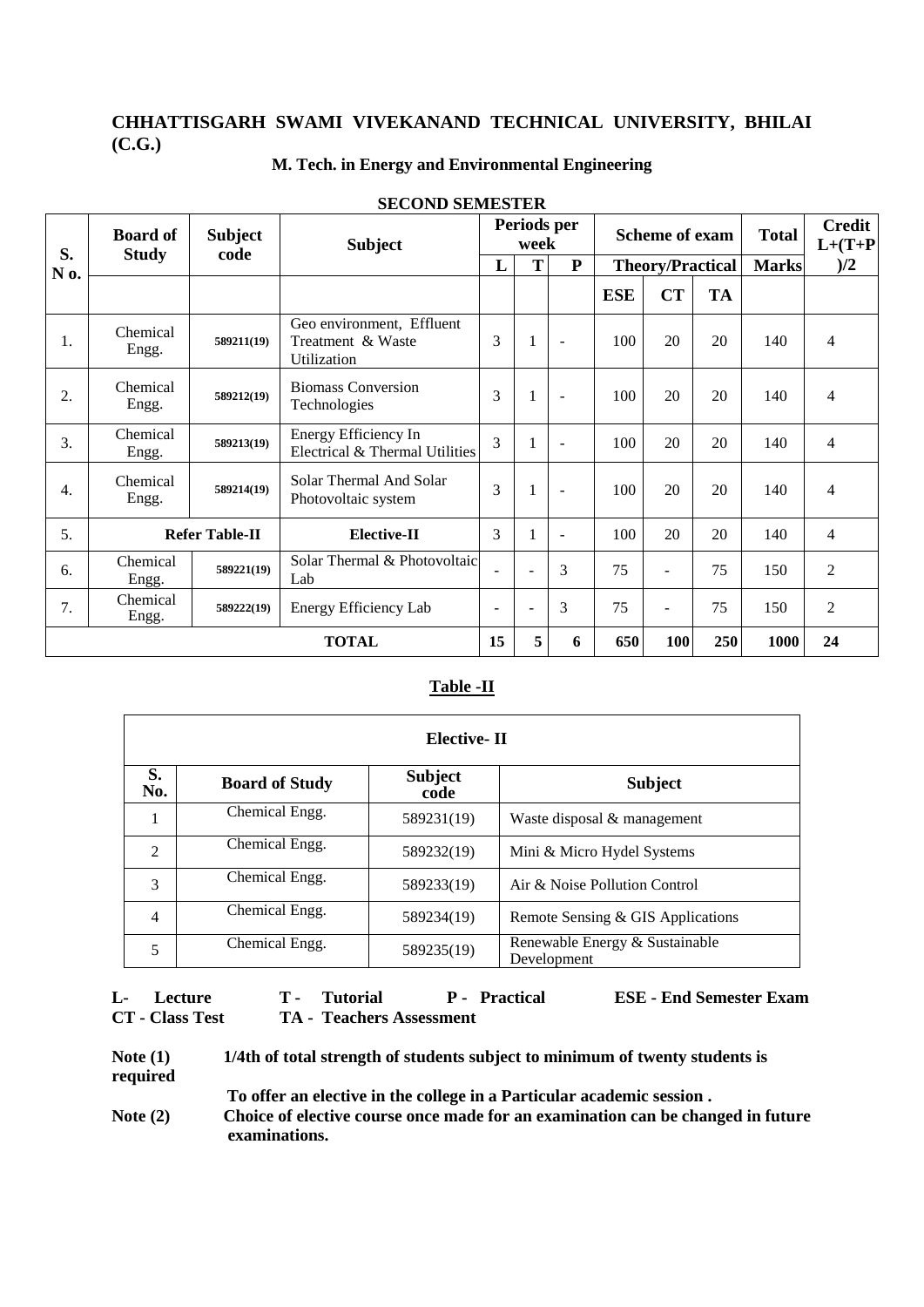# **M.Tech. in Energy and Environmental Engineering**

|                  | тицур орган бар        |                |                                   |                     |                          |     |            |                         |              |                              |                   |
|------------------|------------------------|----------------|-----------------------------------|---------------------|--------------------------|-----|------------|-------------------------|--------------|------------------------------|-------------------|
| S.               | <b>Board of</b>        | <b>Subject</b> | <b>Subject</b>                    | Periods per<br>week |                          |     |            | <b>Scheme of exam</b>   | <b>Total</b> | <b>Credit</b><br>$L+(T+P)$ / |                   |
| N 0.             | <b>Study</b>           | code           |                                   | L                   |                          | P   |            | <b>Theory/Practical</b> |              |                              | <b>Marks</b><br>2 |
|                  |                        |                |                                   |                     |                          |     | <b>ESE</b> | CT                      | <b>TA</b>    |                              |                   |
| 1.               | Chemical<br>Engg.      | 589311(19)     | <b>Energy efficient Buildings</b> | 3                   |                          |     | 100        | 20                      | 20           | 140                          | 4                 |
| 2.               | <b>Refer Table-III</b> |                | Elective-III                      | 3                   |                          | -   | 100        | 100                     | 20           | 20                           | 4                 |
| 3.               | Chemical<br>Engg.      | 589321(19)     | Field Visit and Case Study        |                     | $\overline{\phantom{a}}$ | 28  | 100        | $\equiv$                | 100          | 200                          | 14                |
| $\overline{4}$ . | Chemical<br>Engg.      | 589322(19)     | Minor Project                     |                     | $\overline{\phantom{0}}$ | 3   |            |                         | 20           | 20                           | 2                 |
| <b>TOTAL</b>     |                        |                | 6                                 | $\mathbf{2}$        | 31                       | 300 | 40         | 160                     | 500          | 24                           |                   |

# **THIRD SEMESTER**

#### **Table -III**

|                | Elective-III          |                        |                                                   |  |  |  |  |  |  |  |
|----------------|-----------------------|------------------------|---------------------------------------------------|--|--|--|--|--|--|--|
| Sr.<br>No.     | <b>Board of Study</b> | <b>Subject</b><br>code | <b>Subject</b>                                    |  |  |  |  |  |  |  |
| 1              | Chemical Engg.        | 589331(19)             | Wind Energy Technology                            |  |  |  |  |  |  |  |
| 2              | Chemical Engg.        | 589332(19)             | Grid Integration of Distributed Energy<br>Sources |  |  |  |  |  |  |  |
| 3              | Chemical Engg.        | 589333(19)             | Smart Grid & mini grid                            |  |  |  |  |  |  |  |
| $\overline{4}$ | Chemical Engg.        | 589334(19)             | Energy policies & planning                        |  |  |  |  |  |  |  |
| 5              | Chemical Engg.        | 589335(19)             | Risk assessment and disaster management           |  |  |  |  |  |  |  |

**L - Lecture T - Tutorial P - Practical ESE - End Semester Exam CT - Class Test TA - Teachers Assessment**

**Note (1) 1/4th of total strength of students subject to minimum of twenty students is required to offer an elective in the college in a Particular academic session .**

**Note (2) Choice of elective course once made for an examination can be changed in future Examinations.**